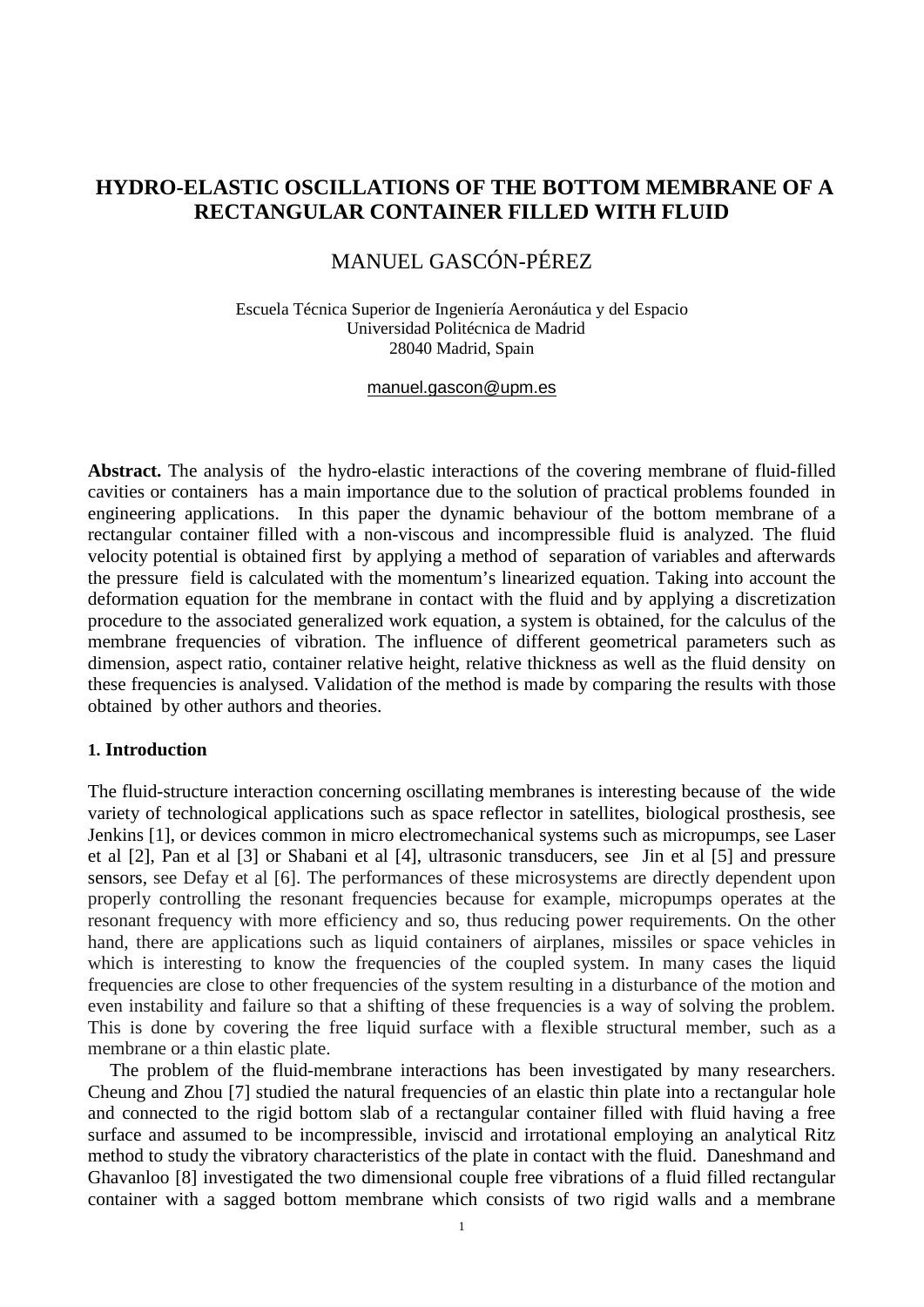anchored along two rigid vertical walls, and is filled with incompressible and inviscid fluid. Along the contact surface between the bottom membrane and the fluid, the compatibility requirement was applied for the fluid-structure interactions and the finite element method was used to calculate the natural frequencies and mode shapes of the fluid-membrane system. Bauer [9]  $&$  [10] analyzed the hydro-elastic vibrations in a cylindrical and rectangular containers with the free liquid surface covered by a flexible membrane or a thin elastic plate using a variational formulation . Chiba et al .[11] considered the free hydroelastic vibration in a cylindrical container with a bottom membrane, containing liquid with surface tension. Tariverdilo et al. [12,13] considered the free vibration of a circular plate or membrane located at the bottom of a cylindrical container filled with an incompressible and non-viscous fluid, for which it applies a variational approach taking into account the deformation of the plate and the velocity potential function for the fluid also including its boundary conditions. Finally Gascón-Pérez [18] that analyzes the problem of interaction of an oscillating rectangular membrane submerged in an infinite compressible fluid domain by a boundary element method, calculating the change in the natural frequencies of an elastic rectangular membrane in contact with fluid with respect to the vacuum case, and in [17], the same author analyzes the acoustic influence on the vibration of a cylindrical membrane drum filled up with a compressible fluid, employing a boundary element method.

The vibration of a bottom membrane of a rectangular container filled with incompressible and non-viscous fluid is analyzed in this paper. Taking into account the fluid velocity potential and the momentum's linearized equation for the fluid pressure, considering the equation of motion of the membrane and applying an associated generalized work equation, the frequencies of the coupled system are evaluated by a collocation method, leading to an eigenvalue problem. This method is characterized by its relative simplicity.

Finally, the effects of geometrical parameters such as container relative height, rectangular membrane dimension and aspect ratio, and fluid parameters such as density on the free vibration response of the coupled system are investigated. Validation of the method is made by comparing the results with those obtained by other authors and theories.

## **2. Problem Formulation**

The dynamic response of the bottom membrane of a rectangular container is governed by the equation, see Wang [14]:

$$
T\Delta\delta(x, y, t) - \rho_m t_h \frac{\partial^2 \delta}{\partial t^2} = p(x, y, t) \quad . \tag{1}
$$

with  $\delta$  the membrane deformation,  $T$  the membrane tension,  $t<sub>h</sub>$  the membrane thickness, and  $\rho_m$  the material density of the membrane.

It is supposed that the only action exerted on the flexible membrane is the fluid pressure *p* inside the rectangular container and that it is in contact with it.

Considering the contact between the membrane and the fluid, the boundary condition for the momentum equation is obtained by:

$$
\frac{\partial p}{\partial z} = -\rho_f \frac{\partial^2 \delta}{\partial t^2}, \text{ at } z = H \text{ and } 0 < x < a , \quad 0 < y < b
$$
 (2)

For a membrane placed at  $z = H$ , and with *a*, *b* the side lengths of the membrane, being *H* the container height, see Fig.1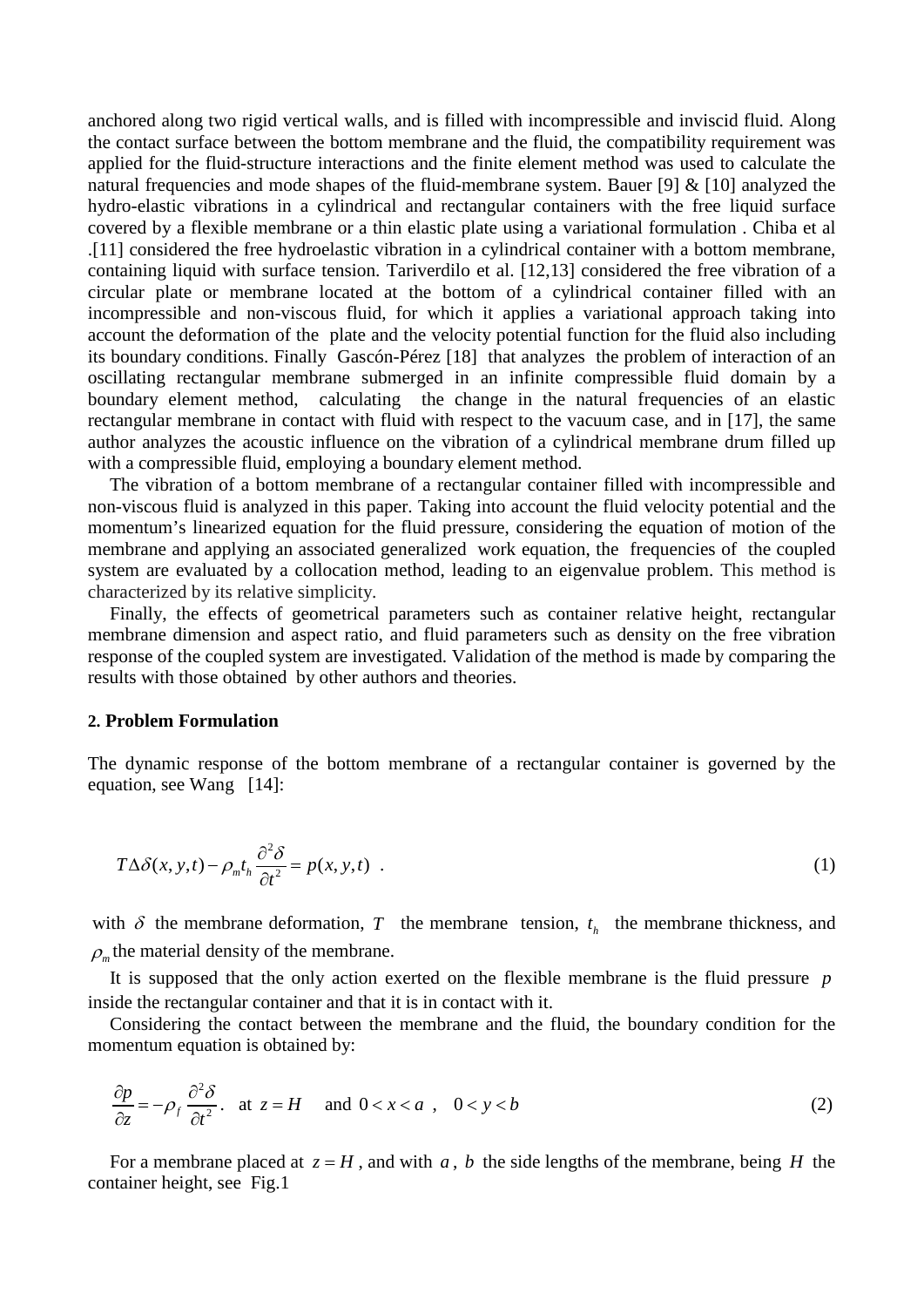If it is supposed an oscillating motion for both, the fluid and the membrane, the solutions for the deformation and fluid pressure takes the form:

$$
\delta(x, y, t) = \tilde{\delta}(x, y) \cdot e^{i\omega t}. \text{ and } p(x, y, z, t) = \tilde{p}(x, y, z) \cdot e^{i\omega t}. \tag{3}
$$

The deflection of the membrane, when coupled with the fluid, will be expressed as a linear combination of the normal modes of the membrane in vacuum:

$$
\delta(x, y, t) = \sum_{m} \sum_{n} \delta_m^n(x, y) \cdot \overline{d}_m^n \cdot e^{i\omega_m^n t} \,. \tag{4}
$$

Where  $\overline{d}_m^n$  are the weight coefficients associated to each mode that contribute to the total deformation of the rectangular membrane in contact with fluid.

The functions  $\delta_m^n(x, y)$  for a rectangular membrane clamped along its edges, have the general expression see Wang [14]:

$$
\delta_m^n(x, y) = \sin\left(\frac{m\pi x}{a}\right) \cdot \sin\left(\frac{n\pi y}{b}\right). \tag{5}
$$

The indexes  $m-1$ ,  $n-1$  represent the number of nodal lines in the *y*, *x* directions respectively.

And for the rigid walls  $\frac{\partial p}{\partial r} = 0$  $\frac{\partial p}{\partial n} = 0$ , with  $\vec{n}$  the normal to the surface of the wall.

In Fig.1 the geometrical characteristics of the rectangular container are represented, in order to be defined and clarified.



Fig. 1. Scheme of the membrane rectangular container showing the different geometrical parameters

### **Calculus of the pressure over the membrane**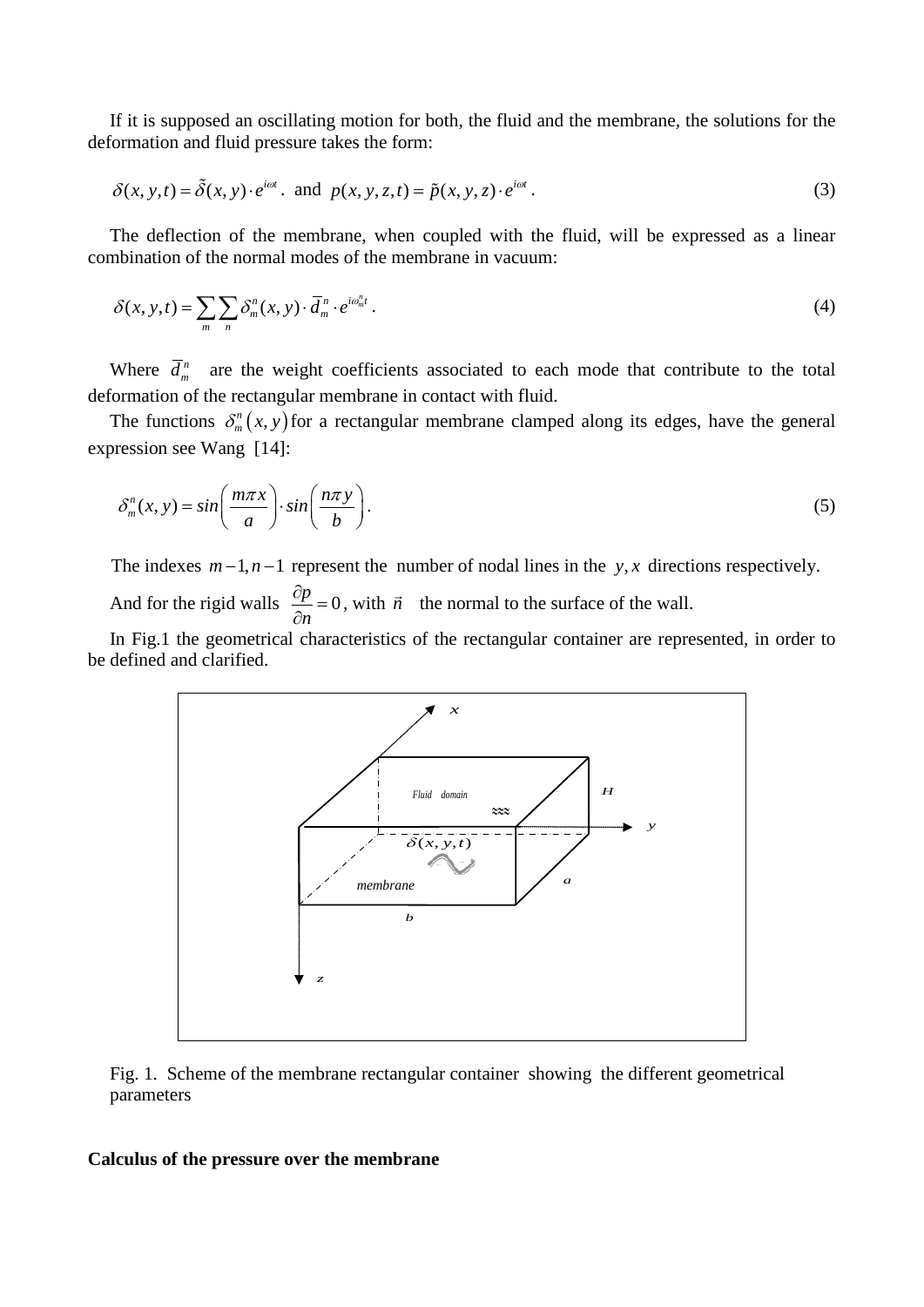Assuming incompressible and inviscid fluid, the fluid motion induced by the vibration of the rectangular membrane is described using the velocity potential function, Munson [15]. This velocity potential  $\varphi(x, y, z, t)$  satisfies the equation:

$$
\Delta \varphi = 0. \tag{6}
$$

being ∆ the Laplace operator, together with the boundary conditions:

• For the rigid wall boundaries,  $\frac{\partial \varphi}{\partial z} = 0$  $\frac{\partial \varphi}{\partial n} = 0$ , being  $\vec{n}$  the normal to the wall surface, i.e.:

$$
\frac{\partial \varphi}{\partial x} = 0 \quad \text{for} \quad x = 0 \,, \, a \quad 0 \le y \le b \quad 0 \le z \le H \tag{7}
$$

$$
\frac{\partial \varphi}{\partial y} = 0 \quad \text{for} \quad y = 0, b \quad 0 \le x \le a \quad 0 \le z \le H \tag{8}
$$

$$
\frac{\partial \varphi}{\partial z} = 0 \quad \text{for} \quad z = 0 \quad 0 \le x \le a \quad 0 \le y \le b \,. \tag{9}
$$

• For the bottom membrane boundary:

$$
\frac{\partial \varphi}{\partial z} = \frac{\partial \delta}{\partial t} \quad \text{for} \quad z = H \quad 0 \le x \le a \quad 0 \le y \le b \tag{10}
$$

Applying a method of separation of variables in space-time and expanding in series, the velocity potential function and the membrane deformation are expressed:

$$
\varphi(x, y, z, t) = \sum_{m} \sum_{n} \varphi_m^n(x, y, z) \cdot f_m^n(t).
$$
\n(11)

$$
\delta(x, y, t) = \sum_{m} \sum_{n} \delta_m^n(x, y) \cdot d_m^n(t).
$$
\n(12)

where for harmonic motion  $f_m^n(t) = \overline{f}_m^n \cdot e^{i\omega_m^n t}$  and  $d_m^n(t) = \overline{d}_m^n \cdot e^{i\omega_m^n t}$ . (13)

Considering Eq.6 for the velocity potential and the boundary conditions Eq.7, Eq.8 and Eq.9, and applying again separation of variables in space coordinates, the solution takes this form:

$$
\varphi(x, y, z, t) = \sum_{m} \sum_{n} \sin\left(\frac{m\pi x}{a}\right) \cdot \sin\left(\frac{n\pi y}{b}\right) \cosh\left(\lambda_{m}^{n} z\right) \cdot f_{m}^{n}(t). \tag{14}
$$

Where the function  $\varphi_m^n(x, y, z) = \delta_m^n(x, y) \cdot \cosh(\lambda_m^n z)$ . and the parameter 2  $\wedge$   $\vee$  2 *n m*  $m\pi$ <sup>2</sup> (*n*  $\lambda_m^n = \sqrt{\left(\frac{m\pi}{a}\right)^2 + \left(\frac{n\pi}{b}\right)^2}$ .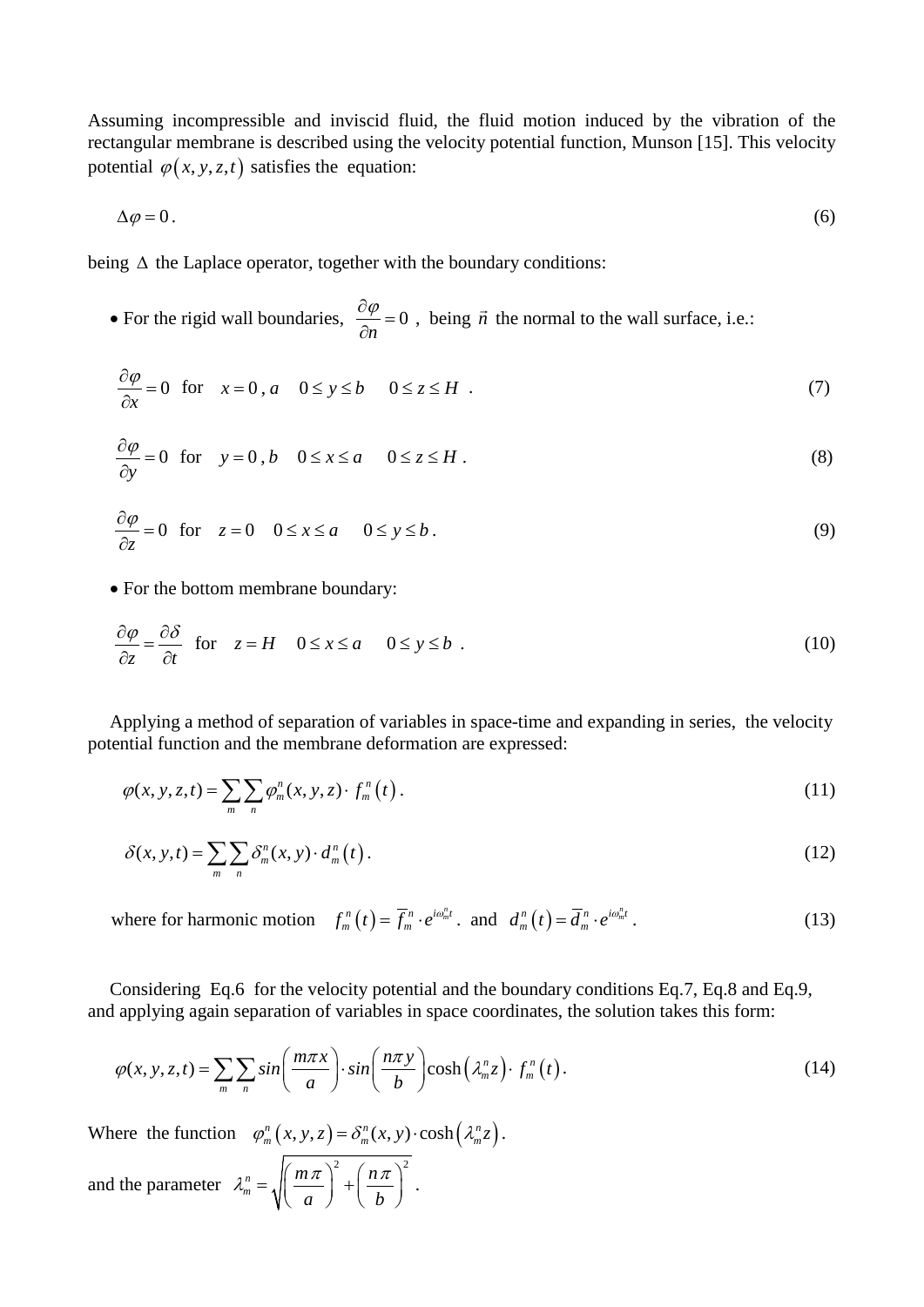Taking into account the boundary condition, Eq.10, of the fluid-membrane interface, the expression for the fluid velocity potential, Eq.14 and the membrane deformation, Eq.12, the following expression is obtained:

$$
\sum_{m}\sum_{n}\delta_{m}^{n}(x, y) \sinh\left(\lambda_{m}^{n}H\right)\lambda_{m}^{n} f_{m}^{n}(t) = \sum_{m}\sum_{n}\delta_{m}^{n}(x, y) \dot{d}_{m}^{n}(t).
$$
\n(15)

from where it is deduced:

$$
f_m^n(t) = \frac{1}{\lambda_m^n \sinh\left(\lambda_m^n H\right)} \dot{d}_m^n(t) \,. \tag{16}
$$

To evaluate the fluid pressure field, without considering the effects of gravity and assuming small displacements, the momentum's linearized equation is taken into account, Munson [15]:

$$
\frac{\partial \varphi}{\partial t} + \frac{p}{\rho_f} = 0. \tag{17}
$$

Considering the Eq.14 for the velocity potential and Eq.17, the fluid pressure field is deduced:

$$
p(x, y, z, t) = -\rho_f \sum_{m} \sum_{n} \delta_m^n(x, y) \cosh\left(\lambda_m^n z\right) \dot{f}_m^n(t).
$$
 (18)

By substituting (2.16) in (2.18), the fluid pressure over the membrane  $z = H$  is:

$$
p(x, y, H, t) = -\rho_f \sum_{m} \sum_{n} \frac{\cot h\left(\lambda_m^n H\right)}{\lambda_m^n} \delta_m^n(x, y) \ddot{d}_m^n(t). \tag{19}
$$

And considering Eq.13 for harmonic motion and therefore  $\ddot{d}_m^n(t) = -\omega_m^{n^2} \overline{d}_m^n e^{i\omega_m^n t}$ .

$$
p(x, y, H, t) = \rho_f \sum_{m} \sum_{n} \frac{\cot h\left(\lambda_m^n H\right)}{\lambda_m^n} \omega_m^{n} \delta_m^n(x, y) \overline{d}_m^n e^{i\omega_m^n t}.
$$
 (20)

that can be expressed as

$$
p(x, y, H, t) = \sum_{m} \sum_{n} P_{m}^{n}(x, y) \, \bar{d}_{m}^{n} \, e^{i\omega_{m}^{n}t} \,. \tag{21}
$$

being  $P_m^n$ , the pressure mode:

$$
P_m^n(x, y) = \rho_f \frac{\cot h\left(\lambda_m^n H\right)}{\lambda_m^n} \omega_m^{n^2} \delta_m^n(x, y) \,. \tag{22}
$$

## **Calculus of the membrane frequencies**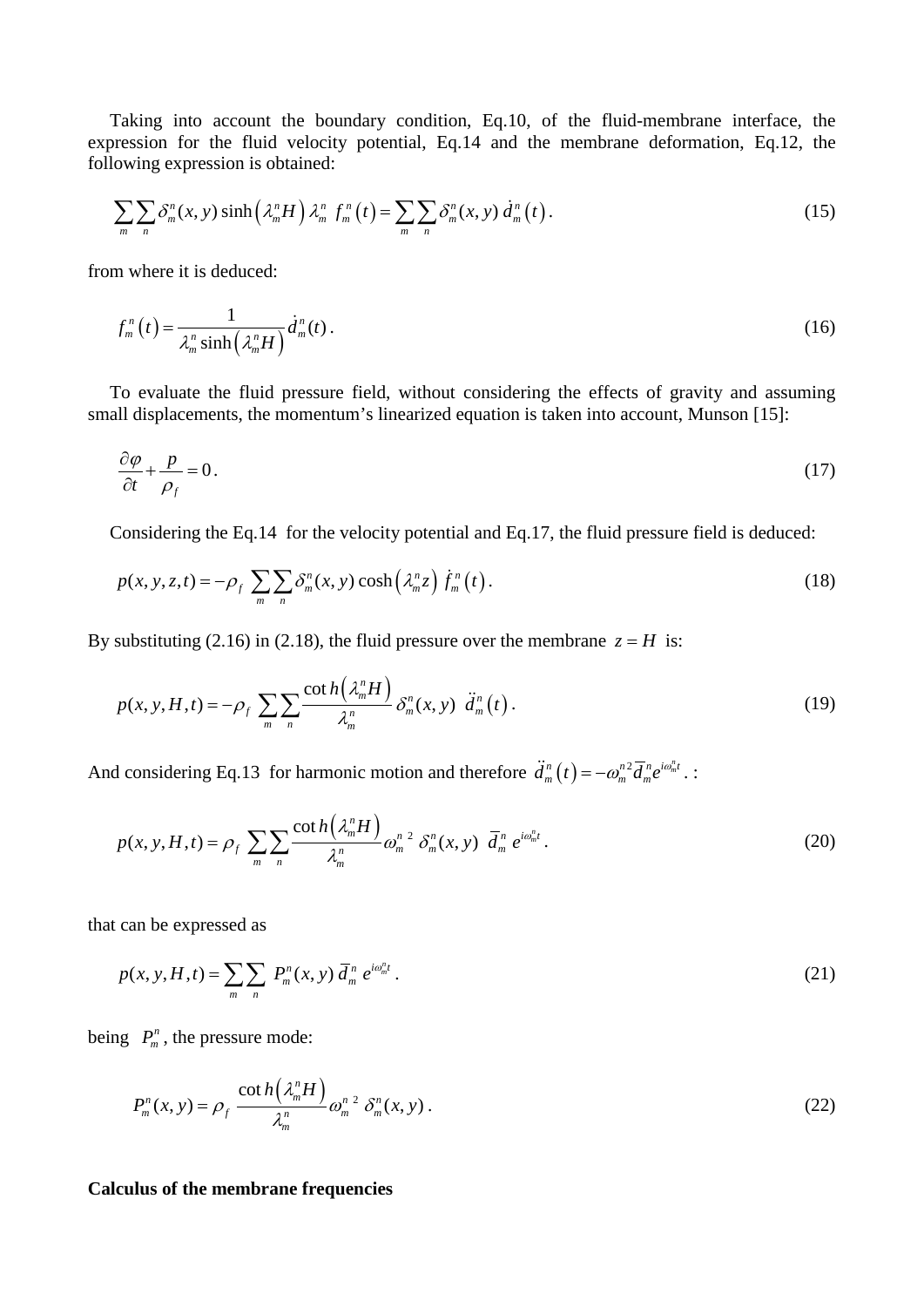The next step is to determine the natural frequencies of vibration by solving Eq. 1. Considering the expressions in the Eq. 4 and Eq.21 for the membrane deformation and pressure over the membrane, this equation is expressed for each mode as:

$$
\sum_{m,n} T \nabla^2 \delta_m^n(x, y) d_m^n(t) + \sum_{m,n} \rho_m t_n \omega_m^{n} \delta_m^n(x, y) d_m^n(t) = \sum_{m,n} P_m^n(x, y) d_m^n(t). \tag{23}
$$

By multiplying Eq.23 by the vacuum mode  $\delta_{\mu}^{\nu}$  and the integration over the surface of the rectangular membrane, the following equation is obtained:

$$
\sum_{m,n}\iint_{S_m}T\nabla^2\delta_m^n\delta_u^n d_m^n(t)\,dS + \sum_{m,n}\rho_m t_n\omega_m^{n^2}\iint_{S_m}\delta_m^n\delta_u^n d_m^n(t)\,dS = \sum_{m,n}\iint_{S_m}P_n^n\delta_u^n d_m^n(t)\,dS\,. \tag{24}
$$

The next step is to apply a collocation method, for which the membrane is divided into  $N \times N$ rectangular panels . In the center of each panel or the collocation points, the equation (2.23) is fulfilled, and considering the Eq. 22 for the pressure mode on the membrane and the orthogonality condition for the integral expressions, that are zero except for  $m = u$  and  $n = v$ , the following scalar equation is obtained:

$$
T\left[\nabla^2 \delta_m^n\right] \left[\Delta S\right] \left\{\delta_u^v\right\} \overline{d}_m^n + \rho_m t_h \omega_m^{n^2} \left[\delta_m^n\right] \left[\Delta S\right] \left\{\delta_u^v\right\} \overline{d}_m^n =
$$
\n
$$
= \rho_f \frac{\cot h\left(\lambda_m^n H\right)}{\lambda_m^n} \omega_m^{n^2} \left[\delta_m^n\right] \left[\Delta S\right] \left\{\delta_u^v\right\} \overline{d}_m^n
$$
\n
$$
(25)
$$

Where [∆*S*] is a matrix containing the surface area of each rectangular panel.

Making a variation of  $m, n, u, v = 1, 2, \dots, N_{mn}$  the following system is obtained leading to an eigenvalue problem:

$$
\left[ \left[ K \right] - \omega^2 \left( \left[ M \right] + \left[ M_F \right] \right) \right] \left\{ \overline{d} \right\} = \left\{ 0 \right\}. \tag{26}
$$

where the elements of the three matrices are calculated:

$$
K_{mu}^{nv} = T \left[ \nabla^2 \delta_m^n \right] \left[ \Delta S \right] \left\{ \delta_v^v \right\} \,. \tag{27}
$$

$$
M_{\scriptscriptstyle{mu}}^{\scriptscriptstyle{nv}} = -\rho_{\scriptscriptstyle{m}} t_{\scriptscriptstyle{h}} \left[ \delta_{\scriptscriptstyle{m}}^{\scriptscriptstyle{v}} \right] \left[ \Delta S \right] \left\{ \delta_{\scriptscriptstyle{u}}^{\scriptscriptstyle{v}} \right\} \ . \tag{28}
$$

$$
M_{Fmu}^{nv} = \rho_f \frac{\cot gh(\lambda_m^n H)}{\lambda_m^n} \Big[ \delta_m^n \Big] [\Delta S] {\delta_u^v}.
$$
 (29)

Once the natural frequencies of the coupled fluid-structure are determined, the wet modes can be computed by determining the eigenvector  $\{\overline{d}_i\}$  and expressed as a linear combination of the normal modes of the membrane in vacuum.

It should be noted that only the asymmetric modes are considered because of the fluid incompressibility condition.

### **3. Results**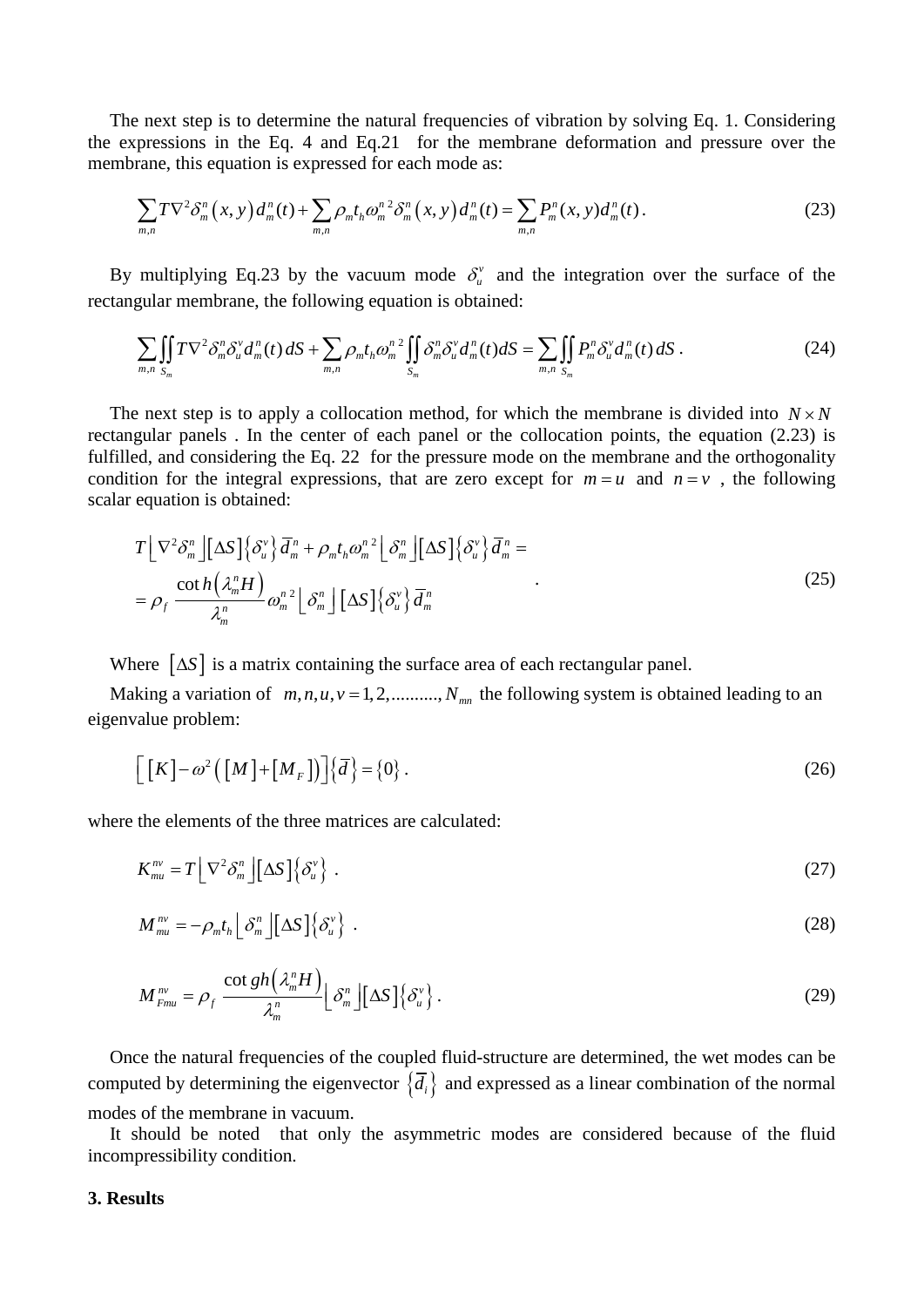For the verification of the method, in Table 1, the frequencies of the bottom rectangular plate of a rectangular container filled with fluid,  $f_{lm}^n$  are compared with the results of Kwak [16], that analyzes the Navmi factor of a thin rectangular plate in an aperture of an infinite rigid plane wall in contact with water (incompressible fluid) on one side , calculating the change in the natural frequencies with respect to the vacuum case  $f_{vm}^n$ . In both cases the rectangular plate is considered as simply supported. Consequently, the whole procedure is similar to the one of the membrane and Eq. 1 is replaced by the equation of motion of the plate, from Wang [14]:

$$
D\nabla^4 \delta(x, y, t) + \rho_m t_h \frac{\partial^2 \delta}{\partial t^2} = p(x, y, t).
$$
\n(30)

With  $D = \frac{E V_h}{12(1 - v^2)}$ 3  $12(1-v^2)$  $D = \frac{E \cdot t_h^3}{12(1 - v^2)}$  the flexural rigidity, *E* the elasticity modulus of the material,  $t_h$  the plate

thickness,  $\nu$  the Poisson modulus and  $\rho_m$  the material density of the plate.

The deformation of the plate is expressed as a linear combination of the corresponding vacuum

modes  $\Delta_m^n$  that have the general expression, see Wang [14]:  $\delta_m^n(x, y) = \sin\left(\frac{m\pi x}{a}\right) \cdot \sin\left(\frac{n\pi y}{b}\right)$ .

The frequencies  $f_{lm}^n$  and  $f_{vm}^n$  are associated to the mode  $\delta_m^n$  of the plate in contact with water and in vacuum, both expressed in Hz.

As it can be observed in Table 1, there is a slight difference in the results of the present method compared to those obtained by Kwak [16], depending on the mode considered for the different values of modal parameters *m* and *n* , so that the validity of this method can be concluded.

It must be said that the case studied by Kwak is not exactly the same as the one considered here because the rectangular plate is situated in an aperture of an infinite rigid plane wall in contact with water on one side and not in the bottom of a rectangular container filled with water as in the present case. Furthermore, it can be observed a great reduction in frequency in the wet case (with water) with respect to the vacuum case, and this reduction is higher the lower the value of the mode considered, see Gascón-Pérez [17,18].

Table 1. Natural frequencies (Hz) for the bottom simply supported steel plate (in vacuum and water) of a rectangular container filled with water (present method), and in an aperture of an infinite rigid plane wall in contact with water on one side (Kwak case), of side lengths  $a = 4m$ ,  $b = 5m$ , container height  $H = 3m$  and thickness  $t<sub>h</sub> = 1cm$ 

| m, n      |      | (Kwak) | (present)<br>method) | Relative<br>discrepancy<br>$\frac{1}{2}$ |
|-----------|------|--------|----------------------|------------------------------------------|
| 1, 2      | 5.40 | 1.52   | 1.74                 | 13.1                                     |
| $2\,,\,1$ | 7.04 | 2.16   | 2.41                 | 10.6                                     |
|           | 9.96 | 3.39   | 3.68                 | 7.78                                     |

The next results are obtained for the case of an aluminium bottom membrane of a rectangular container filled with air considered as an incompressible fluid, and the following reference characteristics are considered:

Side lengths  $a = 0.5 m$ ,  $b = 0.4 m$ , membrane thickness  $t<sub>h</sub> = 0.1 mm$ , container height  $H = 0.5 m$ , membrane tension  $T = 100 \frac{N}{m}$ , material density  $\rho_m = 2700 \frac{kg}{m^3}$ *m*  $\rho_m =$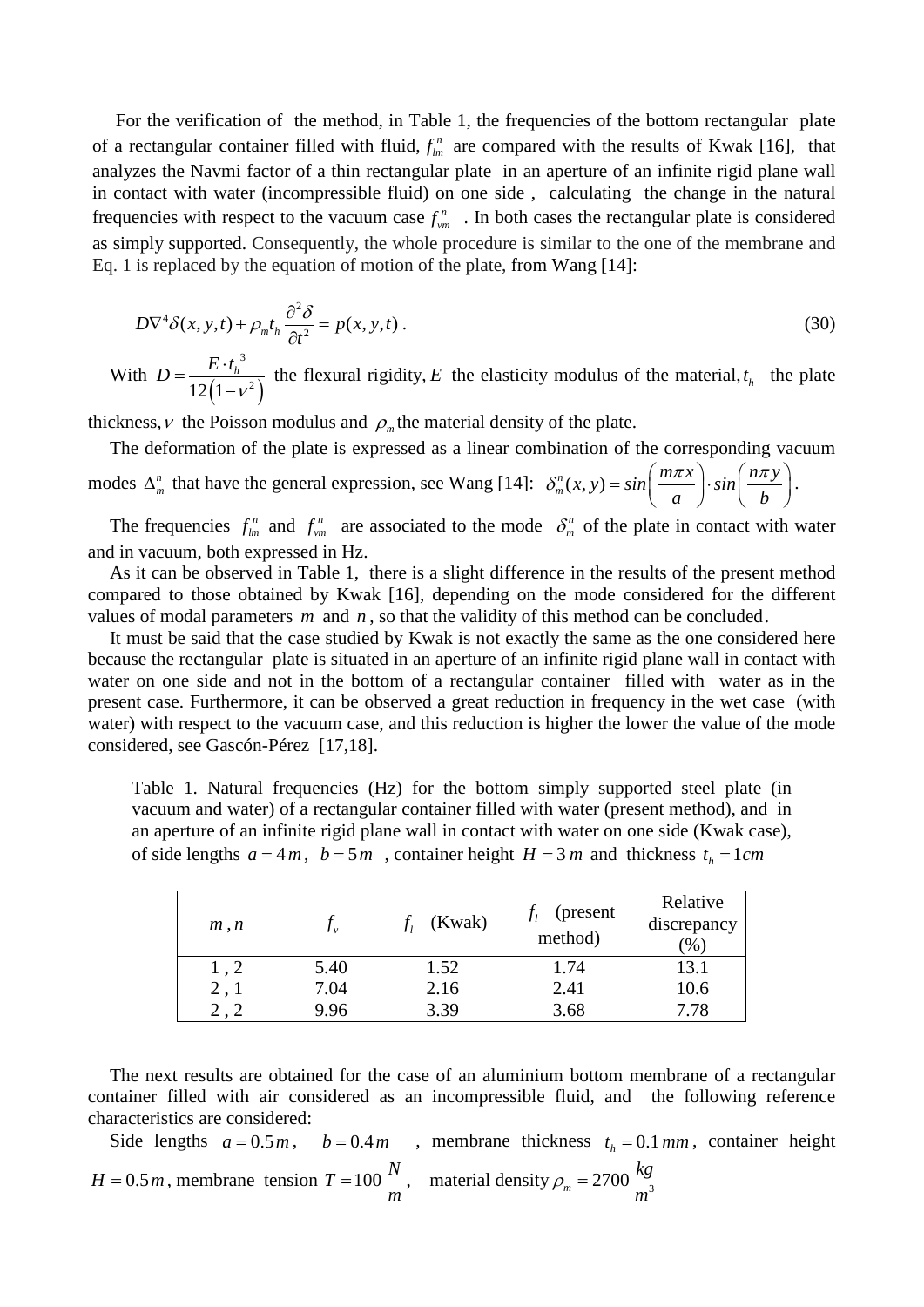Fig. 2 shows the frequency variation of the membrane  $f_m^n$ with the relative height of the container  $h/H$ , for different modes, with  $m, n = 1, 2$ .

It can be seen from Fig.2, that the frequency remains constant with the relative height variation and as it approaches to  $h/H = 0$  decreases quickly at a certain threshold value of the height ratio, depending of the mode considered, indicating that the fluid mass damping effect (the fluid mass matrix) increases a lot by causing the wet natural frequency to decrease ; this value is lower, the higher the value of the mode considered . This qualitative behaviour of frequency with height ratio is similar to that obtained by Tariverdilo et al. [12,13].

Fig. 3 shows the frequency parameter Ω defined as  $Ω = \sqrt{\frac{\rho_m t_h}{T} a}$ *T*  $\Omega = \sqrt{\frac{\rho_m t_h}{T}} a \cdot \omega$ , as function of the length *a* of the side of the rectangular membrane, for different modal parameters  $m, n$ , ie  $\Omega_m^n$ , taking into account that the ratio  $\frac{a}{b}$  is maintained constant, where *b* is the other side length. As it can be seen from this Figure, the frequency parameter decreases with the side length and the ratio of decrease is higher the lower the values of the side length. Although for the vacuum case, the frequency parameter remains constant with the side length, and these values are represented in the same Figure.



Fig. 2. Variation of membrane frequency (Hz) with the relative height *h* / *H* of the rectangular container for different modes  $m, n$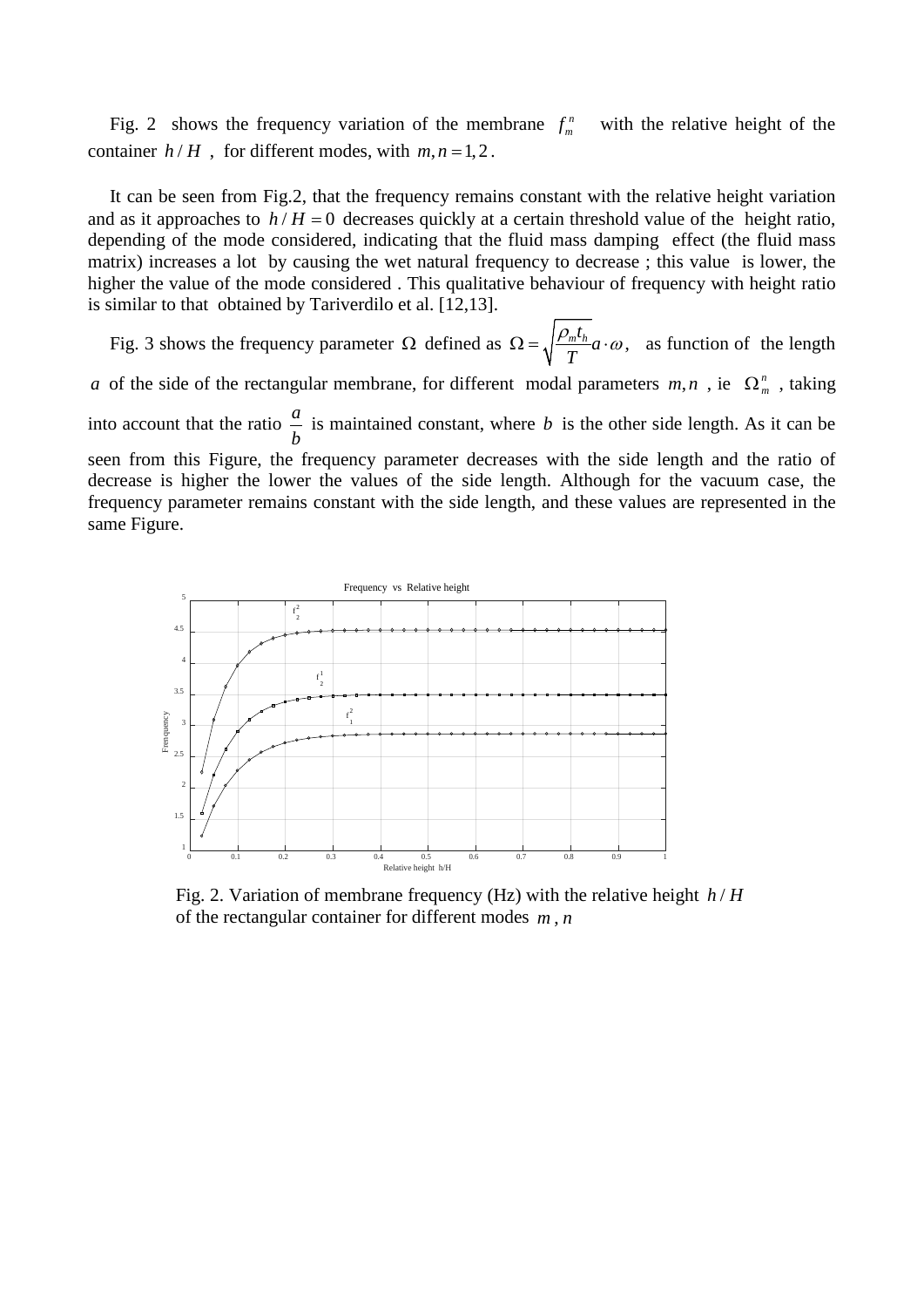

Fig. 3. Variation of membrane frequency parameter  $\Omega$  with fluid and in vacuum, with the length of the side of the rectangular membrane for different modes

Fig. 4 shows the frequency parameter  $\Omega$  as function of the rectangular membrane aspect ratio *b a* in the range  $[0.1 - 1]$ , for different values of the modal parameters  $m, n$ . As it can be seen from the Figure, the frequency parameter decreases with the aspect ratio and the rate of decrease is higher the lower the values of  $\frac{b}{a}$ .



Fig. 4. Variation of membrane frequency parameter  $\Omega$  with fluid, with the membrane aspect ratio for different modes

Fig. 5 shows the frequency parameter  $\Omega$  as function of the relative thickness *h*  $\frac{t}{t_h}$  of the membrane, with  $\stackrel{\cdot}{\phantom{+}}=0$ *h*  $\frac{t}{t_h} = 0$  for zero thickness, for different modes. It can be observed a great reduction in the frequency parameter when the thickness tends to a small value . Also in the same figures, the frequency parameter for the membrane in vacuum is presented. In this case the parameter is independent of the membrane thickness, therefore the figures show the effect of the relative thickness of the membrane coupled with fluid on this coefficient.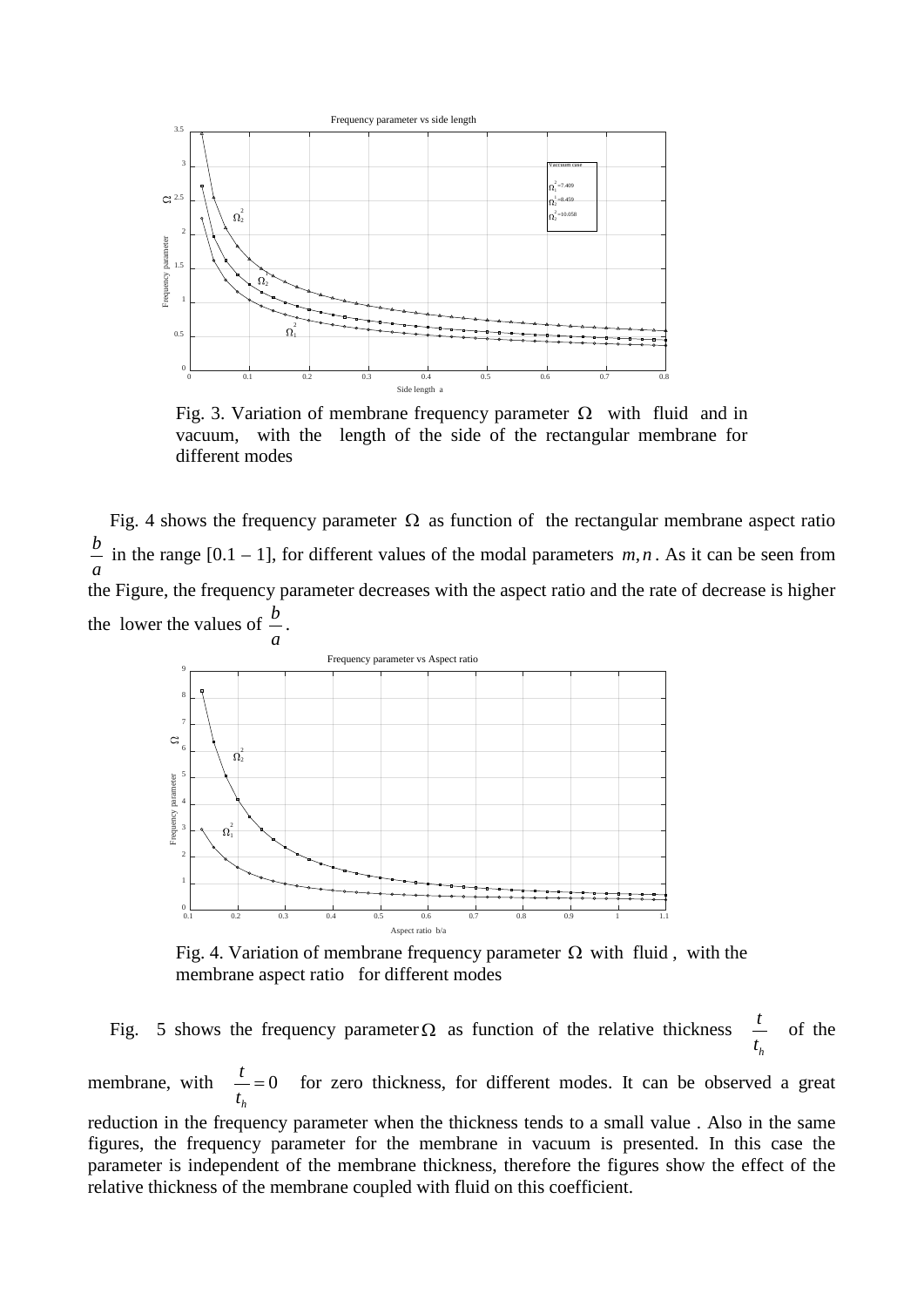

Fig. 5. Variation of membrane frequency parameter  $\Omega$  with relative thickness of the membrane for different modal parameters

Fig. 6 shows the frequency parameter  $\Omega$  as a function of the fluid density for different modes. It has been taken a density variation from 0 to 300  $kg/m^3$ . This parameter decreases with the fluid density, and the decrease rate is higher the lower the values of it. Furthermore, in the same figure appears the frequency parameter of the membrane in vacuum (absence of fluid) , and is the corresponding to the fluid density value of  $\rho_f = 0$  kg /  $m^3$ .



Fig. 6. Variation of membrane frequency parameter  $\Omega$  with fluid density for different modal parameters

It must be said that the frequency parameter remains constant with the variation of the membrane tension, both in the vacuum and in the wet case (with fluid).

Finally, Table 2. shows the frequencies of vibration of the bottom membrane of a rectangular container filled with fluid (air and water) for the different modes of the membrane, and are compared with respect to the values in the vacuum case. The properties of the bottom membrane of the rectangular container , such as height, side dimensions, membrane thickness, tension and material, are the above considered. As it can be observed, there is a great difference, with respect to the vacuum case, in the reduction of the frequency, depending of the fluid considered . This reduction is a little higher, the lower the value of the mode considered.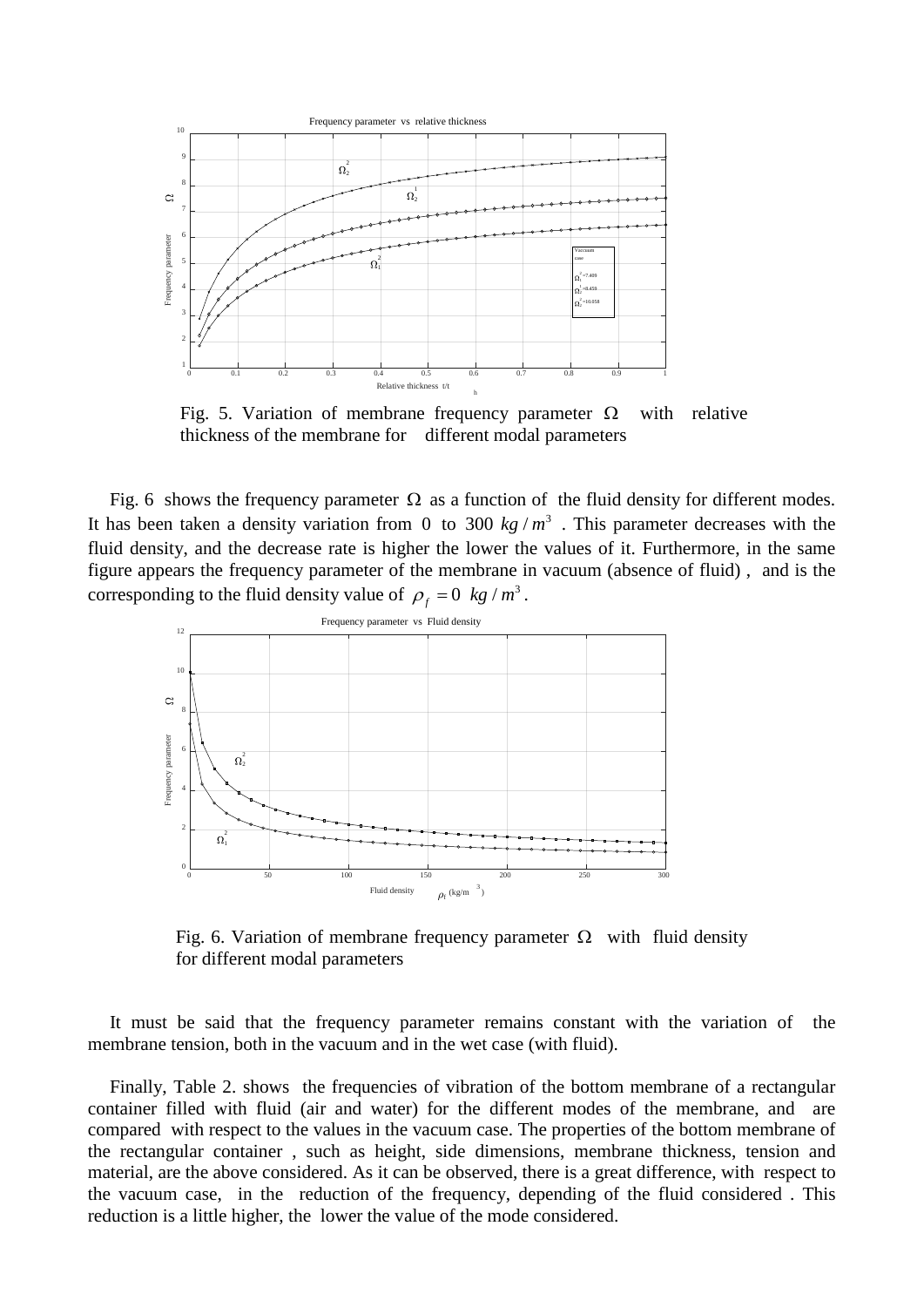Table 2. Natural frequencies (Hz ) for the aluminum membrane of a rectangular container filled with air and water and in the vacuum case for different modes ,with side lengths  $a = 50cm$  and  $b = 40cm$ , container height  $H = 50 cm$  and membrane thickness  $t<sub>h</sub> = 0.1$ *mm* 

|      |       |       |      | Frequency reduction (%) |       |
|------|-------|-------|------|-------------------------|-------|
| m, n |       |       |      | a <sub>1</sub> r        | water |
| 1,2  | 44.83 | 39.72 | 2.87 | 11.4                    | 93.6  |
| 2, 1 | 51.26 | 46.02 | 3.49 | 10.2                    | 93.2  |
| 2, 2 | 61.05 | 55.66 | 4.53 | 8.83                    | 92.6  |
| 2,3  | 75.15 | 69.04 | 6.09 | 8.13                    | 91.9  |
|      | 81.79 | 75.62 | 6.92 | 7.54                    | 91.5  |

## **3. Conclusions**

The problem of interaction of an structure with fluid has been studied for the case of a bottom membrane of a rectangular container filled with an incompressible and inviscid fluid , as it is in the case of water. In this regard, the fluid velocity potential is solved by a method of separation of variables, and the pressure field is obtained with the momentum's linearized equation, so that considering the membrane equation of motion and its associated work equation, the membrane frequencies of vibration are calculated. For validation of this method, the results are compared with other methods showing a good correlation between them. The influence of different parameters of the rectangular membrane in its dynamic behavior has been studied, in particular the variation of the frequency parameter with the container dimensions, aspect ratio, relative thickness of the membrane and fluid density. Moreover, it has been obtained the variation of the frequency with the height ratio of the rectangular container. Finally, results are presented for the membrane of the rectangular container filled with water and air and compared with respect to the vacuum case.

## **References**

[1] C.H.M . Jenkins & U.A. Korde, Membrane vibration experiments: An historical review and recent results, Journal of Sound and Vibration. 295 (2006) 602-613

[2] D.J. Laser & J.G. Santiago, A review of micropumps, Journal of Micromechanics and Microengineering. 14(6) (2004) 35–64.

[3] L.S. Pan, T.Y. Ng, X.H. Wu, et al, Analysis of Valveless Micropumps with Inertial Effects, Journal of Micromechanics and Microengineering. 13 (2003) 390-399.

[4] R. Shabani, F.G. Golzar, S. Tariverdilo, H. Taraghi, et al, Hydroelastic vibration of a circular diaphragm in the fluid chamber of a reciprocating micro pump, International Journal of Engineering. 27 (2013) 643-650

[5] X. Jin, I. Ladabaum, et al, Fabrication and characterization of surface micromachined capacitive ultrasonic immersion transducers, IEEE ASME Journal of Microelectromechanical Systems. 8(1) (1999) 100–114

[6] E. Defay, C. Millon, C. Malhaire, et al, PZT Thin Films Integration for the Realisation of a High Sensitivity Pressure Microsensor Based on a Vibrating Membrane, Sensors and Actuators. 99 (2002) 64-67.

[7] Y.K. Cheung, & D. Zhou, Coupled vibratory characteristics of a rectangular container bottom plate, Journal of Fluids and Structures. 14 (2000) 339-357